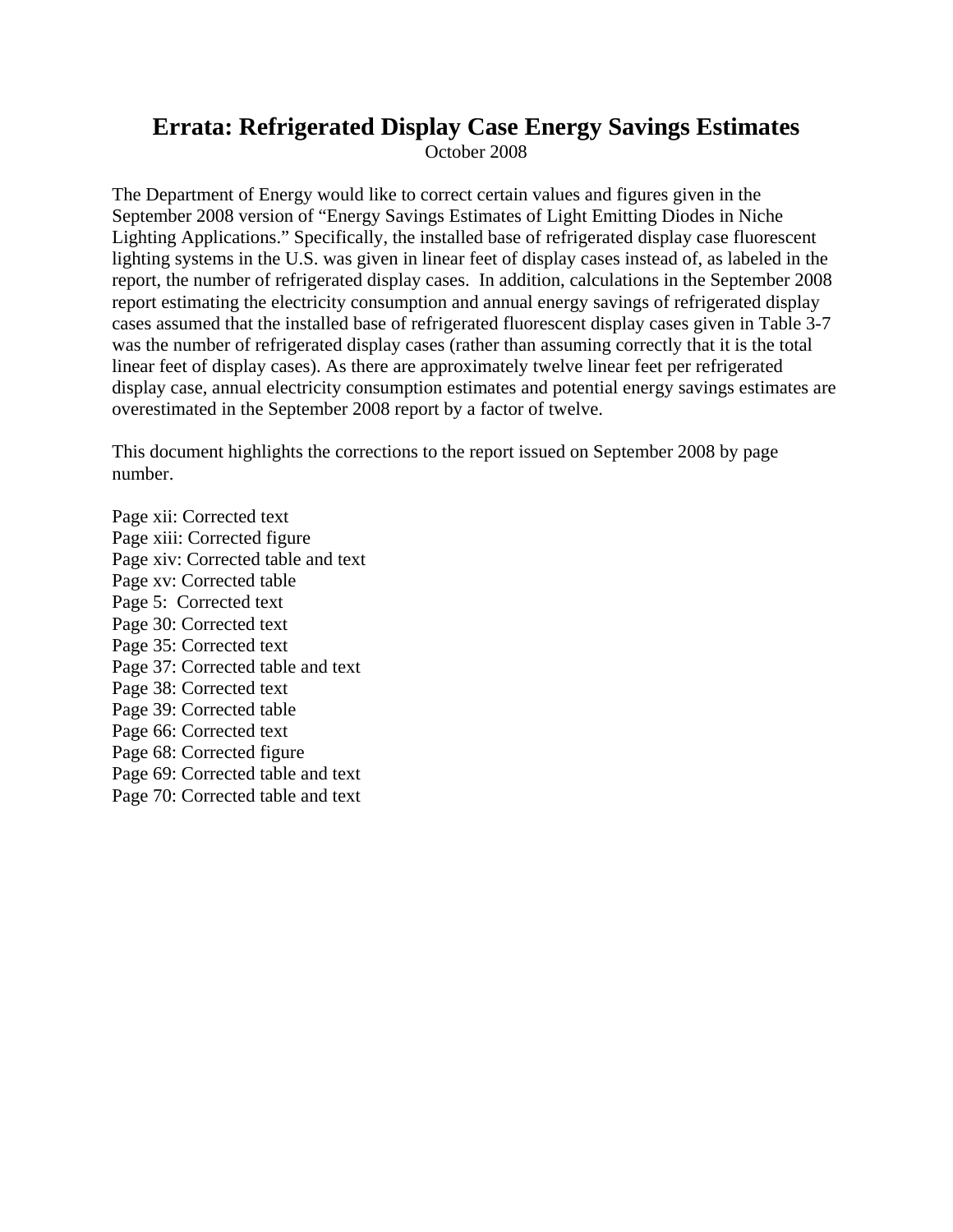designed LED products can save energy, and provide equivalent or better lighting quality, compared to conventional lighting technologies. In addition, the potential for very long service life of LED products, and greatly reduced lighting maintenance costs, is an important factor in light source selection for many applications. These and other ancillary benefits of using LEDs are discussed in Table 1-2.

This report presents the findings of analysis on these twelve LED niche applications, addressing four fundamental questions:

- How much energy is consumed by lighting technologies in these applications?
- What is the estimated market penetration of LED technology today?
- What are the energy savings resulting from the current level of LED market penetration?
- What would the energy savings be from 100% LED market penetration?

For colored-light, indoor and outdoor white-lighting applications, energy savings are reported in both trillion watt-hours (TWh) of national electricity savings as well as trillion British thermal units (TBtu) of primary energy consumption saved at the power plant level from the avoided electricity, assuming the average national generation fuel mix in the U.S.<sup>1</sup> To put these figures into perspective, energy savings are also presented in terms of the output of an equivalent number of large (1000 MW) coal power plants and the annual electricity consumption of thousands or millions of typical U.S. households.

Figure ES.1 summarizes the electricity savings (at the site) from the top two colored-light, indoor white-light, and outdoor white-light niche applications with the greatest electricity savings in 2007 or if no savings have yet occurred in that type of application, the greatest electricity savings potential. Also displayed is the corresponding number of coal power plants that could be avoided due to these potential electricity savings.

<u>.</u>

<sup>&</sup>lt;sup>1</sup> Primary energy savings are calculated by multiplying electricity savings by the  $2007$  source-to-site conversion factor (EIA 2008). Power plant and household numbers are estimated by dividing electricity savings by the annual output of a 1000 MW coal power plant with an average capacity factor of 72.6% (EIA 2007b) and by the average residential household electricity consumption (DOE 2007a), respectively.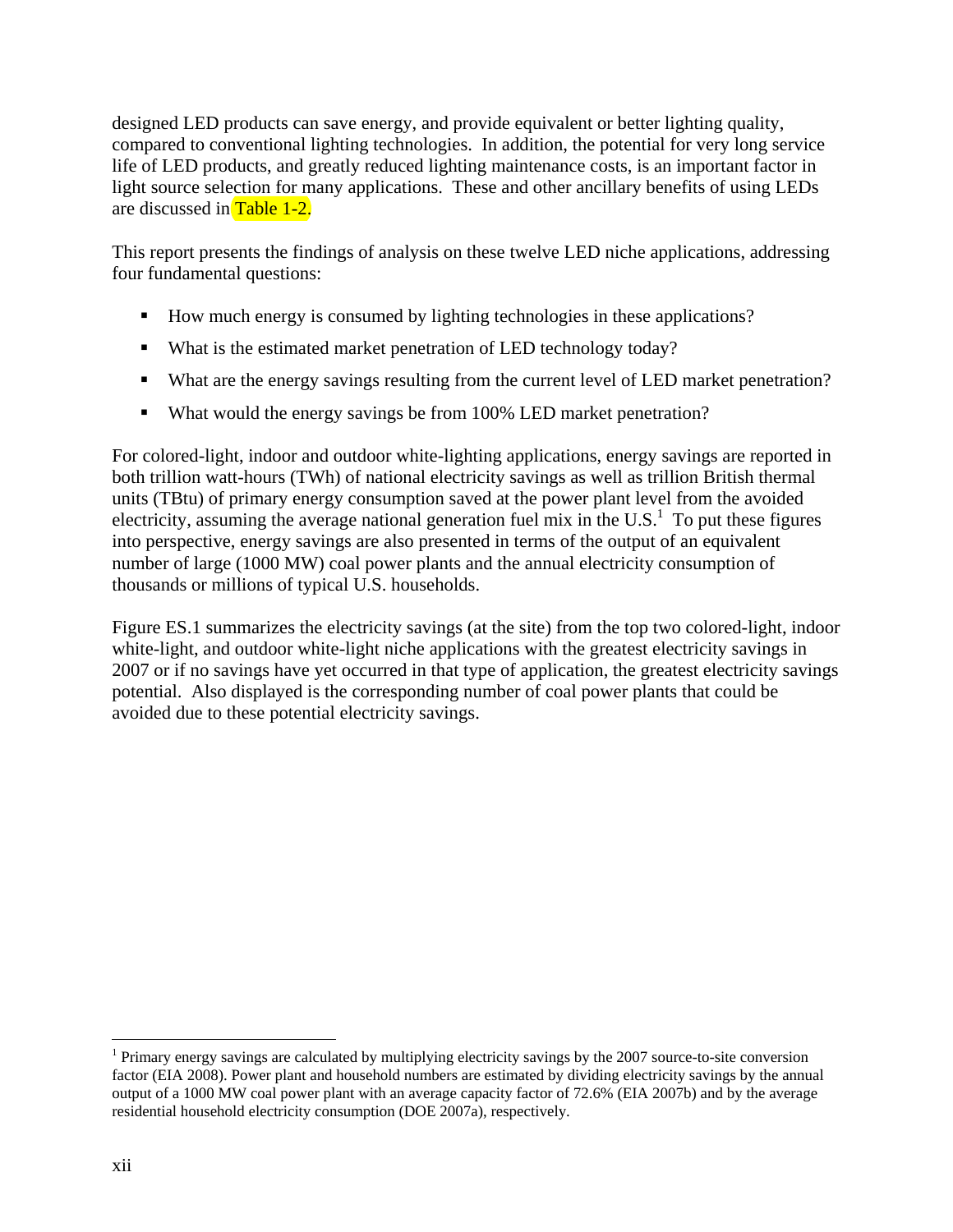

**Figure ES.1 Electricity Saved and Potential Savings of Selected Niche Applications** 

In 2007, the current penetration of LEDs in the twelve niche applications analyzed in this report resulted in a realized electricity savings of 8.7 TWh per year. To put this figure in perspective, the Department of Energy estimates that the total annual energy consumption for all lighting technologies in the U.S. was 765 TWh in 2001 (DOE, 2002a).

Table ES.1 provides a detailed summary including both electricity consumption and primary energy consumption. Some sectors have estimates of zero percent LED penetration, thus contribute no savings to the total of 8.7 TWh. In general, the average luminaire efficacy of the LED for all twelve applications was assumed to be between 22.5 lm/W and 60.9 lm/W. More detailed information on this and other assumptions for all of the applications can be found in the body of the report.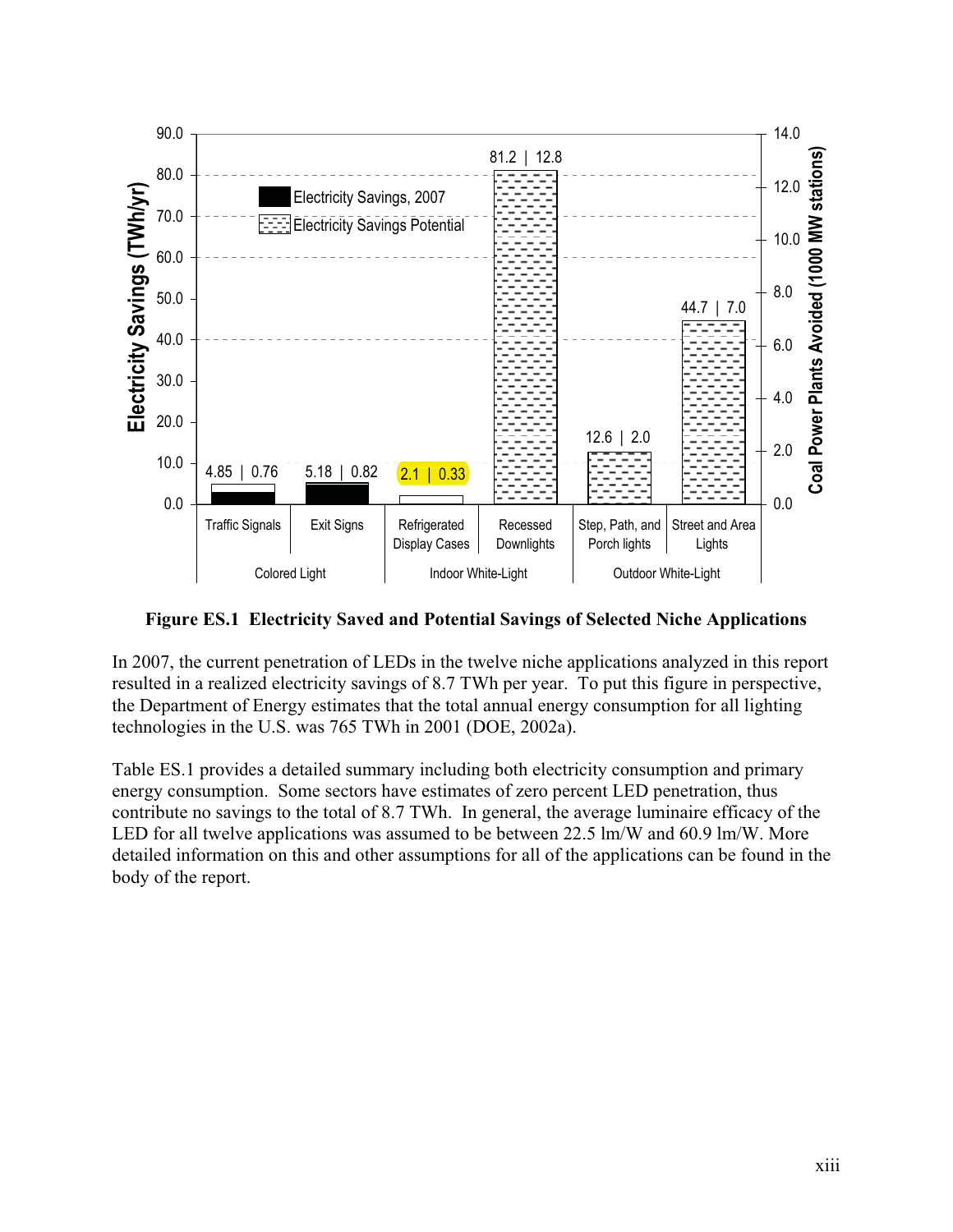| ິ<br>Application                        | <b>Annual Electricity</b><br>Consumption<br>(TWh) | -<br><b>LED</b> Market<br><b>Penetration</b> | <b>Electricity</b><br>Savings 2007<br>(TWh) | <b>Primary Energy</b><br>Savings 2007<br>(TBtu) |  |  |
|-----------------------------------------|---------------------------------------------------|----------------------------------------------|---------------------------------------------|-------------------------------------------------|--|--|
| <b>Colored Light Applications</b>       |                                                   |                                              |                                             |                                                 |  |  |
| <b>Traffic Signals</b>                  | 2.38                                              | 52%                                          | 2.82                                        | 30.4                                            |  |  |
| Decorative Holiday Lights               | 6.63                                              | 5.2%                                         | 0.33                                        | 3.53                                            |  |  |
| Exit Signs                              | 2.50                                              | 88%                                          | 4.56                                        | 49.2                                            |  |  |
| Electric Signage                        | 11.6                                              | 6.1%                                         | 0.95                                        | 10.3                                            |  |  |
| <b>Indoor White-Light Applications</b>  |                                                   |                                              |                                             |                                                 |  |  |
| <b>Recessed Downlights</b>              | 103.1                                             | $0.0\%$                                      | 0.0                                         | 0.0                                             |  |  |
| <b>Refrigerated Display Cases</b>       | 13.4                                              | 3.6%                                         | 0.08                                        | 0.81                                            |  |  |
| Retail Display                          | 32.0                                              | $0.0\%$                                      | 0.0                                         | 0.0                                             |  |  |
| <b>Task Lighting</b>                    | 18.8                                              | $0.0\%$                                      | 0.0                                         | 0.0                                             |  |  |
| Kitchen Under-Cabinet Lighting          | 2.84                                              | $0.0\%$                                      | 0.0                                         | 0.0                                             |  |  |
| Office Undershelf Lighting              | 3.43                                              | $0.0\%$                                      | 0.0                                         | 0.0                                             |  |  |
| <b>Outdoor White-Light Applications</b> |                                                   |                                              |                                             |                                                 |  |  |
| <b>Street and Area Lights</b>           | 178.3                                             | $0.0\%$                                      | 0.0                                         | 0.0                                             |  |  |
| Step, Path, and Porch lights            | 22.0                                              | $0.0\%$                                      | 0.0                                         | 0.0                                             |  |  |
| <b>Total</b>                            | <b>397 TWh</b>                                    |                                              | <b>8.7 TWh</b>                              | 94 TBtu                                         |  |  |

**Table ES.1 Energy Consumption and Savings in 2007 of Applications Evaluated** 

2007, respectively. LEDs have also begun to penetrate the refrigerated display case market, reaching 3.6% penetration in 2007. Other applications such as recessed downlights, retail As shown in Table ES.1, the electricity savings in 2007 attributable to LEDs are dominated by exit signs, where they have achieved an estimated 88% market penetration. This niche market represents 52% of the total energy savings attributable to LEDs in 2007. The second most significant energy saving niche market in 2007 was traffic signal heads. In this application, approximately 52% of the signals are estimated to incorporate LED technology, representing approximately 32% of the total energy savings from LEDs in 2007. From negligible penetration in 2002, LEDs have reached 6.1% of the electric signage market and 5.2% of the decorative holiday lights market, contributing to 11% and 4% of the total energy savings from LEDs in display, task lighting, street and area lights, and step, path, and porch lights were estimated to have insignificant market penetration of LEDs. Commercial LED products are available in these markets; however significant market adoption has yet to occur.

Table ES.2 presents the potential energy savings in each market from converting the remainder of the sockets to LED technology. It also presents the theoretical maximum energy savings (i.e., the sum of 2007 electricity [or primary energy] savings and potential electricity [or primary energy] savings) attributable to LEDs for each market for a complete conversion to LED relative to the conventional lighting technology. For applications with no market penetration of LEDs and no energy savings in 2007, energy savings potential equals theoretical maximum energy savings.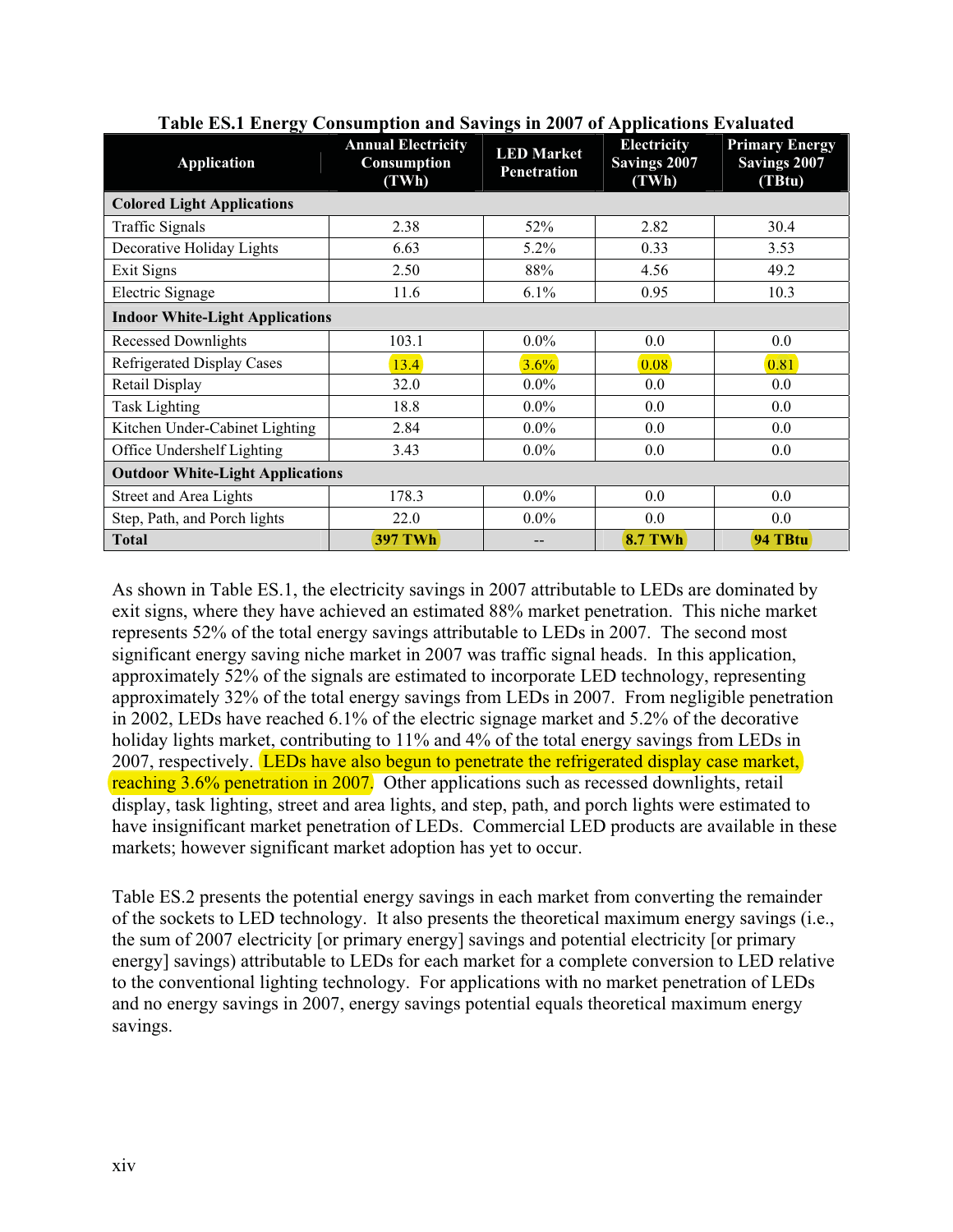| <b>Application</b>                      | <b>Electricity</b><br><b>Savings</b><br><b>Potential (TWh)</b> | ້<br><b>Primary Energy</b><br><b>Savings</b><br><b>Potential (TBtu)</b> | . .<br><b>Theoretical</b><br><b>Maximum</b><br><b>Electricity</b><br><b>Savings (TWh)</b> | <b>Theoretical</b><br><b>Maximum</b><br><b>Primary Energy</b><br><b>Savings (TBtu)</b> |  |  |
|-----------------------------------------|----------------------------------------------------------------|-------------------------------------------------------------------------|-------------------------------------------------------------------------------------------|----------------------------------------------------------------------------------------|--|--|
| <b>Colored Light Applications</b>       |                                                                |                                                                         |                                                                                           |                                                                                        |  |  |
| <b>Traffic Signals</b>                  | 2.03                                                           | 21.9                                                                    | 4.85                                                                                      | 52.3                                                                                   |  |  |
| Decorative Holiday Lights               | 5.97                                                           | 64.4                                                                    | 6.30                                                                                      | 67.9                                                                                   |  |  |
| Exit Signs                              | 0.63                                                           | 6.78                                                                    | 5.18                                                                                      | 55.9                                                                                   |  |  |
| Electric Signage                        | 6.58                                                           | 71.0                                                                    | 7.53                                                                                      | 81.3                                                                                   |  |  |
| <b>Indoor White-Light Applications</b>  |                                                                |                                                                         |                                                                                           |                                                                                        |  |  |
| <b>Recessed Downlights</b>              | 81.2                                                           | 876.6                                                                   | 81.2                                                                                      | 876.6                                                                                  |  |  |
| Refrigerated Display Cases              | 2.0                                                            | 21.6                                                                    | 2.1                                                                                       | 22.4                                                                                   |  |  |
| Retail Display                          | 7.87                                                           | 84.9                                                                    | 7.87                                                                                      | 84.9                                                                                   |  |  |
| <b>Task Lighting</b>                    | 13.0                                                           | 140.1                                                                   | 13.0                                                                                      | 140.1                                                                                  |  |  |
| Kitchen Under-Cabinet Lighting          | 2.22                                                           | 24.0                                                                    | 2.22                                                                                      | 24.0                                                                                   |  |  |
| Office Undershelf Lighting              | 1.37                                                           | 14.8                                                                    | 1.37                                                                                      | 14.8                                                                                   |  |  |
| <b>Outdoor White-Light Applications</b> |                                                                |                                                                         |                                                                                           |                                                                                        |  |  |
| Street and Area Lights                  | 44.7                                                           | 482.0                                                                   | 44.7                                                                                      | 482.0                                                                                  |  |  |
| Step, Path, and Porch lights            | 12.6                                                           | 136.3                                                                   | 12.6                                                                                      | 136.3                                                                                  |  |  |
| <b>Total</b>                            | <b>180 TWh</b>                                                 | <b>1944 TBtu</b>                                                        | <b>189 TWh</b>                                                                            | <b>2039 TBtu</b>                                                                       |  |  |

**Table ES.2 Potential and Theoretical Maximum Energy Savings of Applications Evaluated** 

Of the applications analyzed in this report, recessed downlights, street and area lights, refrigerated display cases, task lights and outdoor step, path, and porch lighting represent the top five applications with the greatest future savings potential for LEDs. Of these, recessed downlights appear to be the most promising, with 81.2 TWh of potential savings.

The potential for greater energy efficiency with LED sources is an important consideration, along with other attributes that might induce lighting users to adopt this technology over conventional light sources. In several applications, well-designed LED products and luminaires can offer the following benefits, relative to conventional lighting products:

- $\bullet$  Reduced Energy Consumption LED devices can offer a more energy efficient means of producing light, particularly when compared to incandescent sources. In an application such as a traffic signal, an 8W LED red signal head replaces a 135W reflector lamp – a 94% reduction in energy consumption - while complying with the same safety standards. And as SSL technology evolves, the efficiency of these devices will continue to improve, enabling even greater energy savings through conversion to LED.
- $\bullet$  Long Operating Life Commercial and industrial specifiers are generally interested in using a light source that is reliable and lasts a long time. Frequent lamp replacements can be costly from a maintenance perspective, and failed lamps could expose lamp operators to liabilities (e.g., traffic signals or exit signs). In fact, maintenance savings are one of the primary reasons behind market adoption of LEDs in several markets, such as electric signage, street and area lights, and retail display lighting. Presently, LED technology offers operating lives that are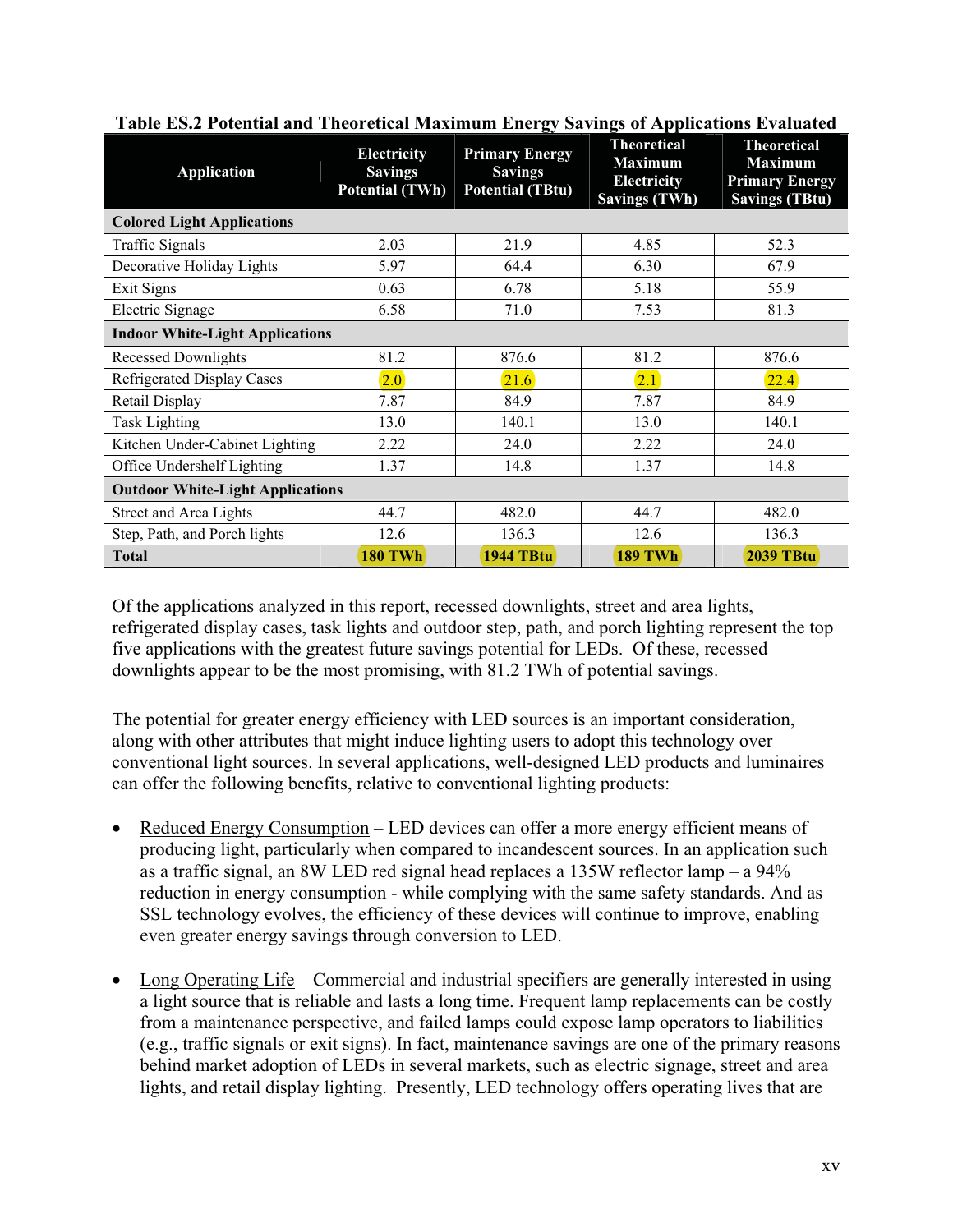the estimates for energy consumption and savings potential from LEDs presented in this report represent a brief snapshot of the state of the twelve analyzed lighting applications in 2007.

#### **1.4. Technology Benefits in Addition to Energy Savings**

There are several benefits outside of energy savings that are driving the adoption of LED technology in the twelve applications analyzed in this report. In addition to yielding more than 94 TBtu per year of primary energy savings, and potentially a further 2039 TBtu per year when the market reaches saturation, LED products offer other advantages over conventional products. These advantages as well as the niche market where these advantages are applicable are listed in Table 1-2.

| <b>Benefit</b>                                                                                                                                                                                                                                                                                                                                                                                                                                                                                                                                                                                                                                                                                                                                                                                                 | <b>Applicable Niche Markets</b>                                                                                                                                                                                                                                                                                 |
|----------------------------------------------------------------------------------------------------------------------------------------------------------------------------------------------------------------------------------------------------------------------------------------------------------------------------------------------------------------------------------------------------------------------------------------------------------------------------------------------------------------------------------------------------------------------------------------------------------------------------------------------------------------------------------------------------------------------------------------------------------------------------------------------------------------|-----------------------------------------------------------------------------------------------------------------------------------------------------------------------------------------------------------------------------------------------------------------------------------------------------------------|
| Long Operating Life - Commercial and industrial specifiers are<br>generally interested in using a light source that is reliable and<br>lasts a long time. Frequent lamp replacements can be costly<br>from a maintenance perspective, and failed lamps could expose<br>lamp operators to liabilities (e.g., traffic signals or exit signs). In<br>fact, maintenance savings are one of the primary reasons behind<br>market adoption of LEDs in several markets, such as electric<br>signage, street and area lights, and retail display lighting.<br>Presently, LED technology offers operating lives that are<br>approximately twenty-five times longer than those of<br>incandescent sources. <sup>9</sup> Researchers indicate that operating life<br>will continue to improve as the technology develops. | Traffic Signals and<br>Pedestrian Crossings;<br>Decorative Holiday Lights;<br>Exit Signs;<br>Electric Signs;<br>Recessed Downlights;<br>Refrigerated Display Cases;<br>Retail Display;<br>Task Lights;<br>Office Undershelf;<br>Kitchen Undercabinet;<br>Street and Area Lights;<br>Step, Path and Porch Lights |
| Lower Maintenance and Life-Cycle Costs - The longer life of<br>LEDs translates into less frequent relamping and lower<br>maintenance costs. Although several LED products cost more<br>than conventional products, the lower energy consumption and<br>extended operating life (and associated maintenance savings)<br>equate to lower life-cycle costs. For example, the cost of<br>ownership, including energy and maintenance costs, of one<br>intersection of LED traffic signals is about ninety percent less<br>than that of an intersection of incandescent traffic signals<br>(ENERGY STAR, 2006, 2008a).                                                                                                                                                                                              | Traffic Signals and<br>Pedestrian Crossings;<br>Decorative Holiday Lights;<br>Exit Signs;<br>Electric Signs;<br>Recessed Downlights;<br>Refrigerated Display Cases;<br>Retail Display;<br>Task Lights;<br>Office Undershelf;<br>Kitchen Undercabinet;<br>Street and Area Lights;<br>Step, Path and Porch Lights |

Table 1-2: LED Benefits in Addition to Energy Savings

 $\overline{a}$ 

<sup>&</sup>lt;sup>9</sup> We assume that manufacturers' claims of 50,000-hour LED lifetimes can be substantiated. However, these claims have not been independently verified by DOE.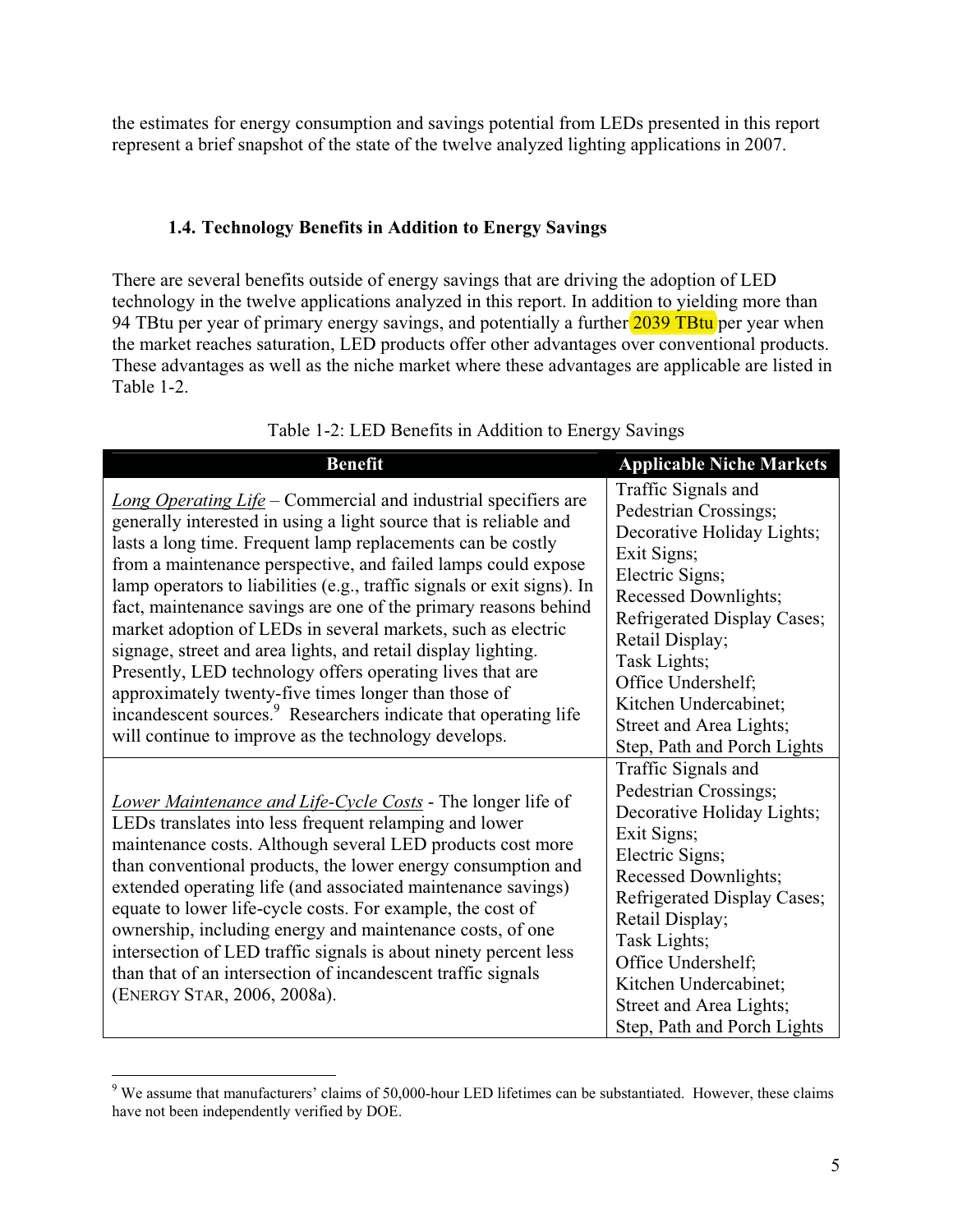#### **3. Indoor White-Light Applications**

In addition to colored-light applications, LED sources have begun to penetrate white-light applications during the past few years. Improved light output and efficiencies of monochromatic blue LEDs have enabled the manufacture of high-brightness white LEDs, produced by combining a blue LED with a yellow phosphor or by mixing red, green, and blue LEDs. Warm white LEDs, which are more pleasing to the U.S. consumer, can be produced by using different different phosphors in the LED, or by combining white LEDs with monochromatic red or amber LEDs. LED penetration in indoor white-light applications has the potential to save substantial amounts of energy if LEDs can achieve the stringent color quality and color-rendering requirements that consumers demand in general lighting applications. As with colored-light applications, electricity is saved in white-light applications where LED sources are used to replace incandescent, halogen, and in some cases, CFL and certain types of fluorescents..

This report evaluates six indoor white-light niche market applications: recessed downlights, refrigerated display case lighting, retail display, task lighting, office undershelf lighting and kitchen undercabinet lighting. LED products for these indoor white-light applications are currently being manufactured, although the market has not yet adopted them in large numbers.

- LED recessed lights have the greatest energy savings potential of all the applications studied in this report.
- LED refrigerated display case lighting is a promising niche application because LEDs perform better in cold temperatures compared to room temperature, and they can provide more uniform lighting of the display area than the incumbent fluorescent lamp systems, due to the directional light output of LEDs. Wal-Mart has recently converted to LED refrigerated display case lighting in 500 of its U.S. stores, which may influence other storeowners to shift toward LEDs as well (LEDs Magazine, 2007).
- LED retail display lighting is beneficial in several respects: LEDs' small size allows them to be integrated unobtrusively into display cases; LED directionality allows precise targeting of products to be illuminated; LEDs do not damage heat or UV-sensitive merchandize, and, for products like jewelry and crystal, the multiple diodes of the LED lamp lead to more reflections and increased sparkle.
- $\bullet$  LED task lighting such as portable desk lamps, office undershelf lighting, and kitchen undercabinet lights have the potential to provide brighter, more directed illumination for work spaces than the incandescent and fluorescent products they replace.

108 TWh per year of electricity savings could be possible, equal to 1.1% of total annual primary If LEDs become standard technology in these six indoor white-light niche market applications, energy consumption and  $13\%$  of electrical energy consumption for lighting in the U.S. in 2007.

## **3.1. Recessed Downlights**

The energy savings potential of LEDs for recessed downlights is significant, more than the energy savings potential of any other niche application described in this report. We estimate that there is no market penetration of LEDs in recessed downlight applications as of 2007 because LED recessed downlight products only recently have become available in the market. However, we estimate that if all recessed downlights in the U.S. were converted to LEDs, 877 TBtu of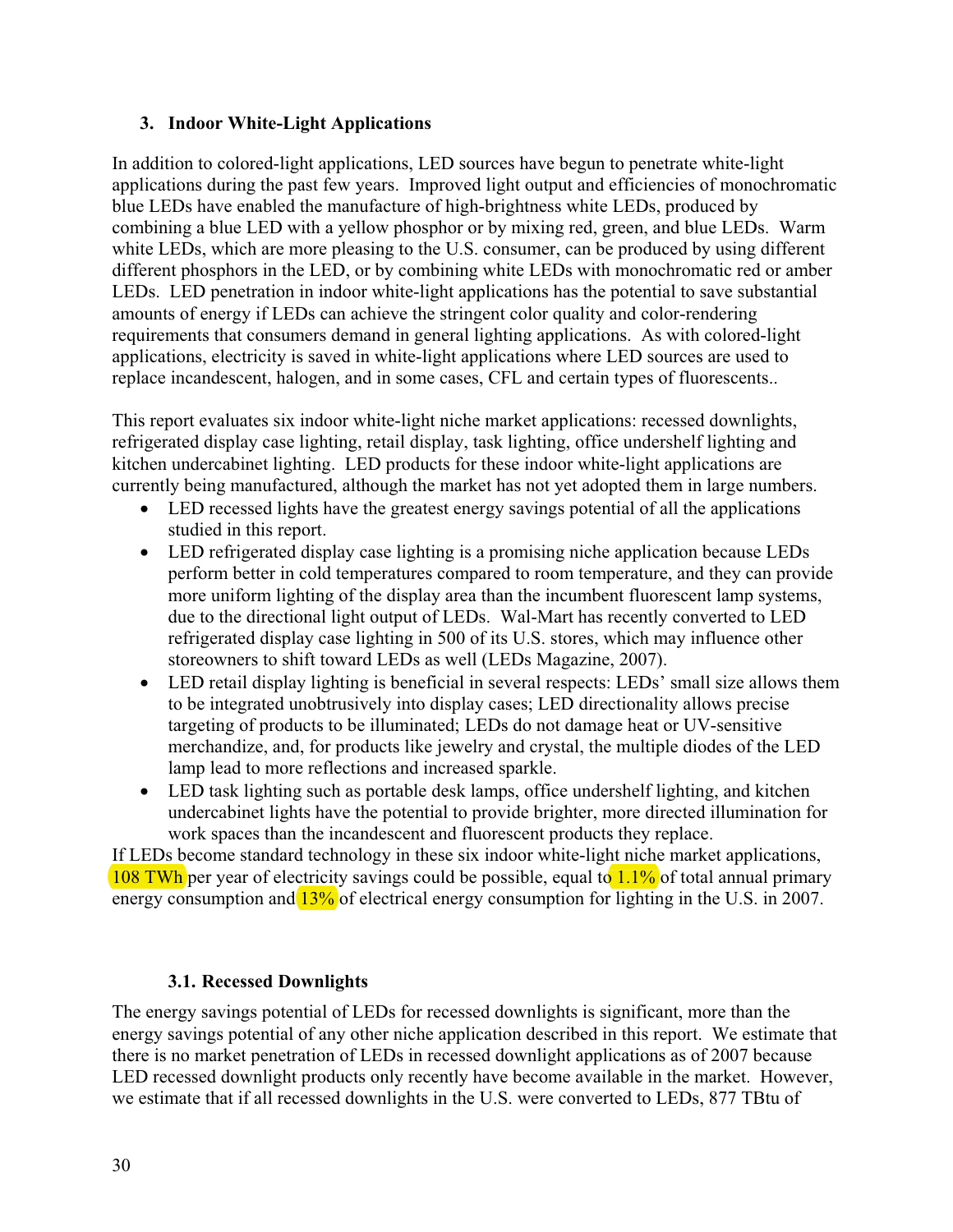is 877 TBtu/yr at the power plant, equivalent to the annual consumption of 12.8 large (1000 MW) electric power plants and representing the annual electricity consumption of 6.7 million households.

## **3.1.6. Technology Benefits in Addition to Energy Savings**

There are several benefits outside of energy savings that are driving the adoption of LED technology in this application. In addition to saving potentially 877 TBtu/yr of primary energy when the market reaches saturation, LED recessed downlights offer other advantages over traditional recessed downlights. These include:

- 1. Longer Operating Life
- *2.* Lower Maintenance and Life-Cycle Costs
- 3. Reduced Radiated Heat
- 4. Minimal Light Loss
- 5. Dimmability and Controllability
- 6. Directional Illumination

For more information about these ancillary benefits of LEDs, refer to Table 1-2.

## **3.2. Refrigerated Display Cases**

While in its nascent stage of development in the first half of this decade, LED refrigerated display case lighting systems did not provide any energy savings. However, during the past five years, technical advances in white LEDs have enabled LED refrigerated display case lighting systems to offer energy savings when replacing fluorescent systems in 2007. These LED systems have just recently entered the market, and we estimate that less than one percent of the market has switched to LED refrigerated display case systems, amounting to a small 0.08 TWh in electricity savings in 2007.

In contrast, if 100% of the market switched to LED systems there is the potential to save  $\sqrt{2.1}$ consumption of over one hundred and sixty thousand households. TWh of electricity. This corresponds to a primary energy savings of 22.4 TBtu, equivalent to the annual consumption of one third of a  $(1000 \text{ MW})$  coal power plant or the annual electricity

## **3.2.1. Introduction**

The common supermarket is the main source of produce and household goods for the majority of the U.S. population. Supermarkets are major energy consumers, requiring high-quality lighting throughout the store to illuminate merchandise and ample space heating and cooling to keep produce fresh and customers comfortable. Almost half of the annual electricity costs for a supermarket are used to operate refrigerated display cases (EPA, 2006), a term which includes both refrigerators and freezers. Lighting to illuminate food items contributes about 15% of the total electricity consumed by refrigerated display cases (DOE, 2007a). Lighting also adds to the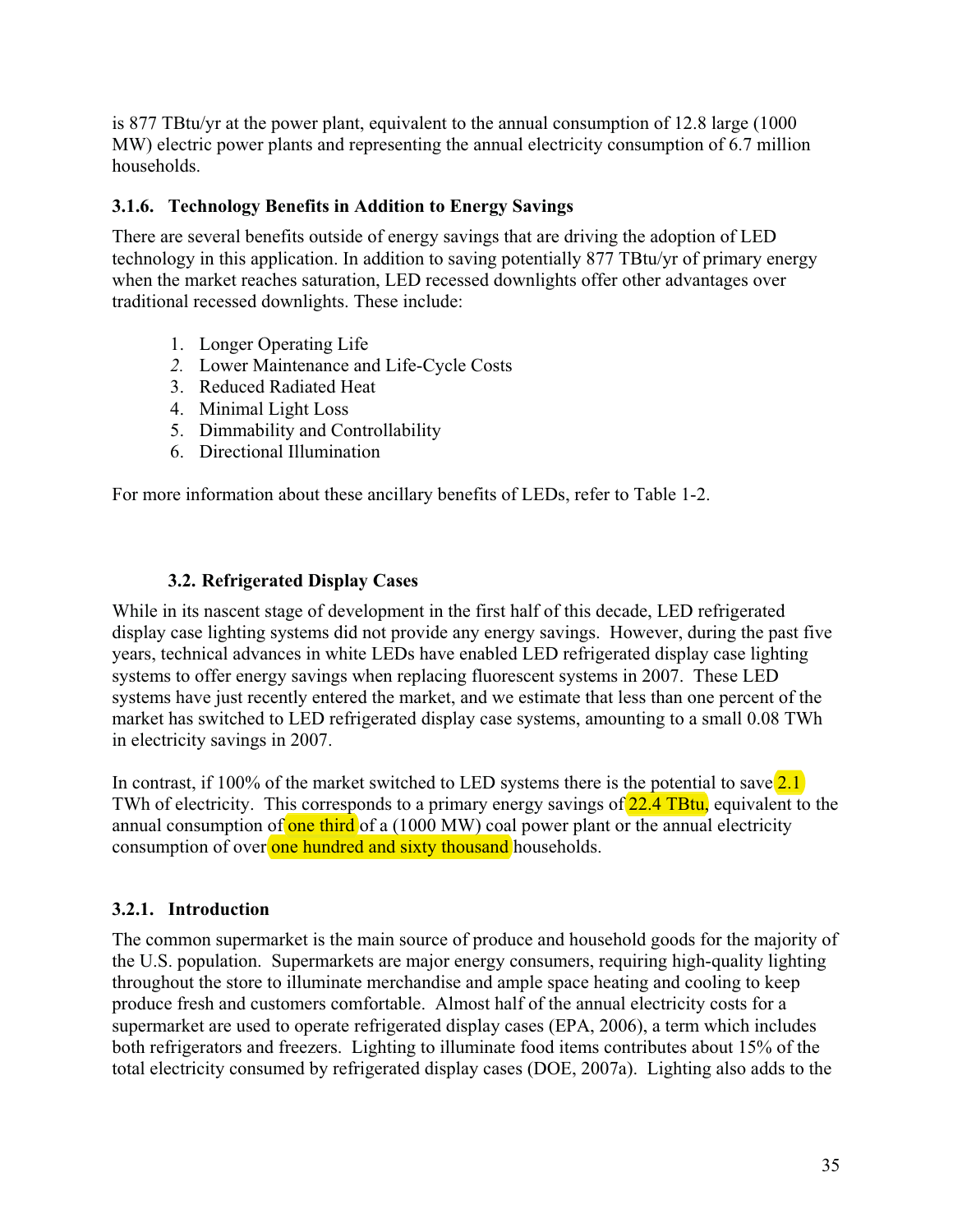| Davings I Otential Estimates  |                                                               |  |  |  |
|-------------------------------|---------------------------------------------------------------|--|--|--|
| <b>Critical Input</b>         | <b>Notes and Sources</b>                                      |  |  |  |
| Installed Base of Lamps       | Number of Refrigerated Display Cases: Commercial              |  |  |  |
|                               | Refrigerated Equipment Advanced Notice of Proposed            |  |  |  |
|                               | Rulemaking National Energy Savings spreadsheets.              |  |  |  |
| <b>Annual Operating Hours</b> | Refrigerated display cases operate continuously, amounting to |  |  |  |
|                               | 8,760 hours/year.                                             |  |  |  |
| Lamp Wattages                 | Commercial Refrigerated Equipment Notice of Proposed          |  |  |  |
|                               | Rulemaking Engineering Analysis spreadsheets.                 |  |  |  |
| Lighting Technology Mix       | Number of Stores with LED Cases: LEDs Magazine, 2006.         |  |  |  |
|                               | Average Number of Case-Doors per Store: GE, 2007.             |  |  |  |
|                               | Average Number of Doors per Case: Commercial Refrigerated     |  |  |  |
|                               | Equipment Notice of Proposed Rulemaking Engineering           |  |  |  |
|                               | Analysis spreadsheets.                                        |  |  |  |

Table 3-6: Critical Inputs for Refrigerated Display Case Lighting Energy Consumption and Savings Potential Estimates

## **3.2.2. Refrigerated Display Cases Installed Base**

Industry manufactures at least 48 different refrigerated display case systems. However, the majority of refrigerated display cases in the market consists of four system types: vertical without doors, remote condensing, medium temperature  $(38 \text{ °F})$  systems [VOP.RC.M]; semivertical without doors, remote condensing, medium temperature systems [SVO.RC.M]; vertical with transparent doors, remote condensing, medium temperature systems [VCT.RC.M]; and vertical with transparent doors, remote condensing, low temperature  $(0<sup>o</sup>F)$  systems [VCT.RC.L]. This analysis only considers the four main system types in the installed base calculation.

The installed bases for the four main types of refrigerated display cases systems were obtained from the National Energy Savings spreadsheets from DOE's Energy Conservation Standard Advanced Notice of Proposed Rulemaking on Commercial Refrigerated Equipment, and are shown in Table 3-7.

| Light<br><b>Source</b> | Percent<br>of Stock | $SVO.R\overline{C.M}$<br><b>Stock</b> | <b>Stock</b> | VOP.RC.M VCT.RC.M<br><b>Stock</b> | VCT.RC.L<br>Stock | <b>Total Stock</b> |
|------------------------|---------------------|---------------------------------------|--------------|-----------------------------------|-------------------|--------------------|
| Fluorescent            | 96.4%               | 229,430                               | 300.780      | 21,480                            | 298.760           | 850.450            |
| LED                    | $3.6\%$             | 8.600                                 | 11.300       | 850                               | 11.250            | 32,000             |
| <b>Total</b>           | 100.0%              | <b>238.030</b>                        | 312,080      | 22.330                            | 310.010           | 882,450            |

| Table 3-7: Installed Base of Refrigerated Display Case Lighting Systems in the U.S, 2007 |  |  |
|------------------------------------------------------------------------------------------|--|--|
|                                                                                          |  |  |

With Wal-Mart's recent installation of LED refrigerated display cases in 500 of its U.S. stores, we estimate that 32,000 LED refrigerated display cases are installed in the U.S. (LEDs Magazine 2007). The total number of LED refrigerated display cases was developed by multiplying the number of stores with LED cases and the average number of case-doors per store, and dividing by the average number of doors per case. The percent LED penetration in the refrigerated display case market was determined by dividing the total number of LED cases by the installed base of refrigerated display cases in the U.S., which equals **3.6%**. The remaining **96.4%** of refrigerated display cases are assumed to be fluorescent, the standard technology in this application.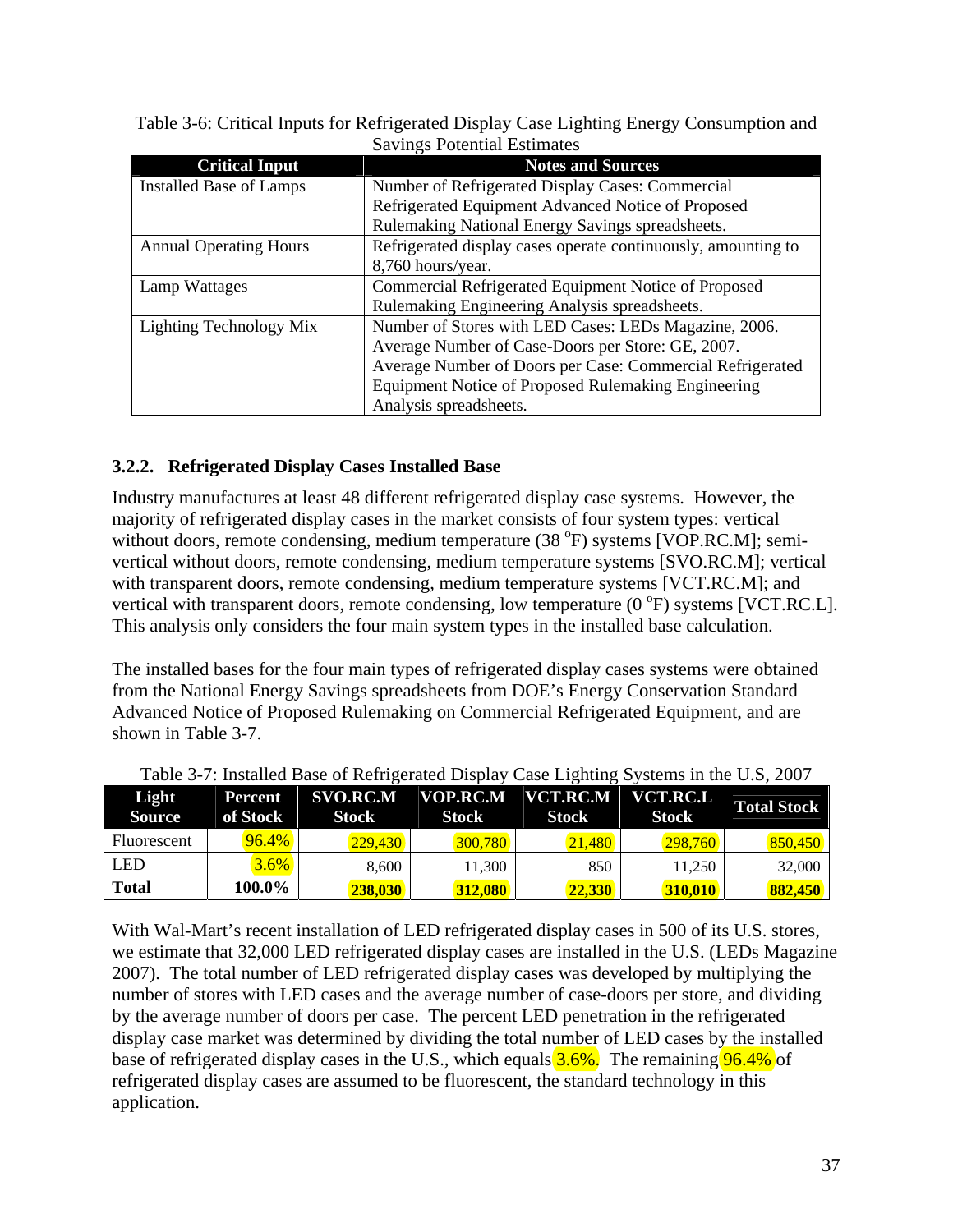## **3.2.3. Refrigerated Display Cases Operating Hours**

For this analysis, refrigerated display cases lighting systems for both conventional and LED systems are assumed to operate 24 hours per day year-round, amounting to an annual operating cycle of 8,760 hours. However, it should be noted that additional energy savings can be achieved through the use LED refrigerated display cases with lighting controls. LEDs can be dimmed more efficiently than fluorescents because rapid and frequent on/off cycles do not affect the life of the LED, enabling the use of movement-triggered controls. These controls can reduce the annual operating hours of the LED system and lead to even greater energy savings calculated in this report.

## **3.2.4. Refrigerated Display Cases Lamp and Ballast/Driver Average Wattages**

The average lamp and ballast or driver wattages were determined from the Engineering Analysis spreadsheets for the DOE's Energy Conservation Standard Notice of Proposed Rulemaking for Commercial Refrigerated Equipment. The lighting system wattages for each of the four main types of systems were weighted by the 2007 installed base of each of those refrigerated display case lighting systems to obtain the total average wattage for fluorescent and LED refrigerated display case lighting systems. Each 16-watt LED strip was modeled to replace a single fourfoot, 76 CRI, 85 lm/W, nominally 32-watt, T8 lamp powered by a standard two-lamp electronic ballast.

| <b>Light Source</b> | <b>SVO.RC.M</b><br>Average<br>Wattage | <b>VOP.RC.M</b><br>Average<br>Wattage | VCT.RC.M<br>Average<br>Wattage | <b>VCT.RC.L</b><br>Average<br>Wattage | <b>Total Average</b><br>Wattage |
|---------------------|---------------------------------------|---------------------------------------|--------------------------------|---------------------------------------|---------------------------------|
| Fluorescent         | 458                                   | 642                                   | 348                            | 348                                   | 482                             |
| <b>LED</b>          | 244                                   | 342                                   | 224                            | 224                                   | 271                             |

Table 3-8: Average System Wattages for Refrigerated Display Case Lighting Systems

## **3.2.5. Refrigerated Display Cases Energy Saving Potential**

The annual electricity consumption of the over ten million refrigerated display cases in the U.S. was  $3.7$  TWh per year of lighting electricity use and  $9.7$  TWh per year of compressor electricity use for a total of  $13.5$  TWh/yr with the potential for reduction through the use of LEDs with an average luminaire efficacy of 30.4 lm/W. Almost four percent of the national installed base of refrigerated display case lighting systems consists of LEDs, saving 0.08 TWh/yr of electricity in 2007 through reductions in lighting (0.06 TWh/yr) and compressor (0.02 TWh/yr) electricity use. However, the potential to save an additional  $2.0$  TWh/yr of electricity exists if the commercial refrigerated display case market completely switched to LED systems, through reductions of  $1.6$ TWh/yr of lighting electricity use and  $0.4$  TWh/yr of compressor electricity use. This corresponds to  $\frac{21.6 \text{ T} \text{B} \text{tu}/\text{yr}}{21.6 \text{ T} \text{B} \text{tu}/\text{yr}}$  of primary energy savings at the power plant, the energy consumption of one third of a 1000 MW coal power plant or equivalent electricity consumption of one hundred and sixty thousand households.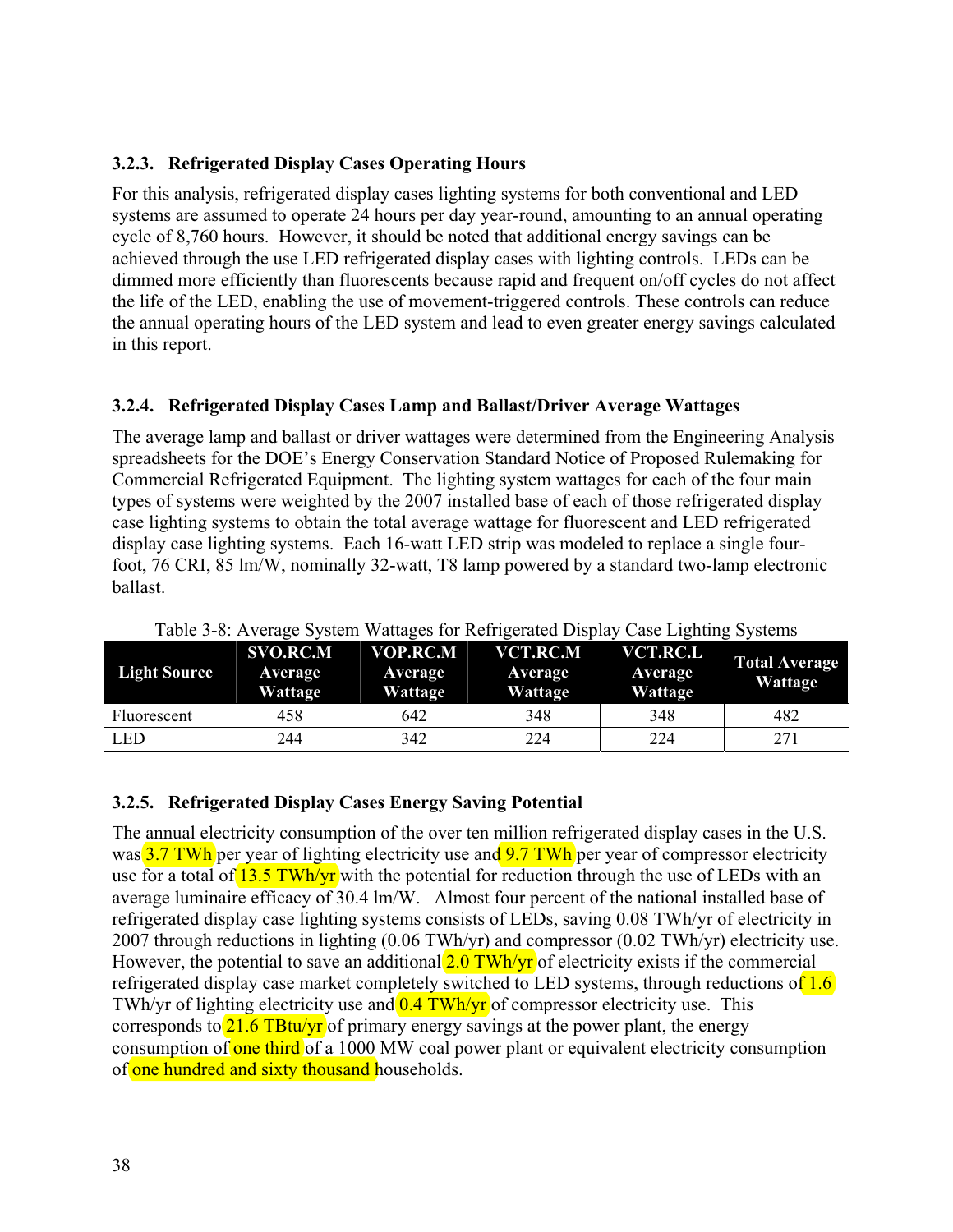Table 3-9: Refrigerated Display Case Lighting and Compressor Energy Consumption and Savings Estimate, 2007

| <b>Niche Application</b>          | <b>Annual</b><br><b>Electricity</b><br>Consumption<br>$2007$ (TWh) | <b>Electricity</b><br><b>Savings 2007</b><br>(TWh) | <b>Potential</b><br><b>Electricity</b><br>Savings (TWh) | <b>Theoretical</b><br><b>Maximum</b><br><b>Electricity</b><br><b>Savings (TWh)</b> |
|-----------------------------------|--------------------------------------------------------------------|----------------------------------------------------|---------------------------------------------------------|------------------------------------------------------------------------------------|
| <b>Refrigerated Display Cases</b> | 13.4                                                               | 0.08                                               | 2.00                                                    | 2.1                                                                                |

## **3.2.6. Technology Benefits in Addition to Energy Savings**

White LED lamps offer several advantages that will make them suitable to this niche application. LED light sources for commercial refrigerated display cases offer several benefits and features to storeowners that set them apart from fluorescent. These features can help improve the marketing and enhance the sales of products displayed. These benefits include:

- 1. Longer operating life
- 2. Lower Maintenance and Life Cycle Costs
- 3. Reduced Radiated Heat
- 4. Minimal Light Loss
- 5. Dimmability and Controllability
- 6. Directional Illumination
- 7. Durability
- 8. Smaller Package Size
- 9. Uniform Illumination
- 10. Adjustable Color
- 11. Increased product shelf life

These features, both financial and aesthetic, make LED light sources a compelling alternative to fluorescent. For more information about individual ancillary benefits, refer to Table 1-2.

## **3.3. Retail Display**

LED retail display products have recently been introduced on the market and have reached efficiencies high enough to displace incandescent, halogen, CFL and certain types of fluorescent spot-, flood-, and track-lights used to display merchandise in retail stores. LED retail display lights have the potential to save 7.87 TWh/yr if 100% of the market shifted to LEDs, equal to 84.9 TBtu/ yr of primary energy consumption. This amounts to the annual consumption of one large (1000 MW) electric power plant or the annual electricity consumption of seven hundred thousand U.S. households. We estimate that there is no penetration of LEDs in retail display applications as of 2007 because products have only recently entered the market.

## **3.3.1. Introduction**

Shopping centers rely on bright, high-quality lighting to highlight merchandise and attract customers into stores. Lighting can help indicate to customers the quality of products inside, the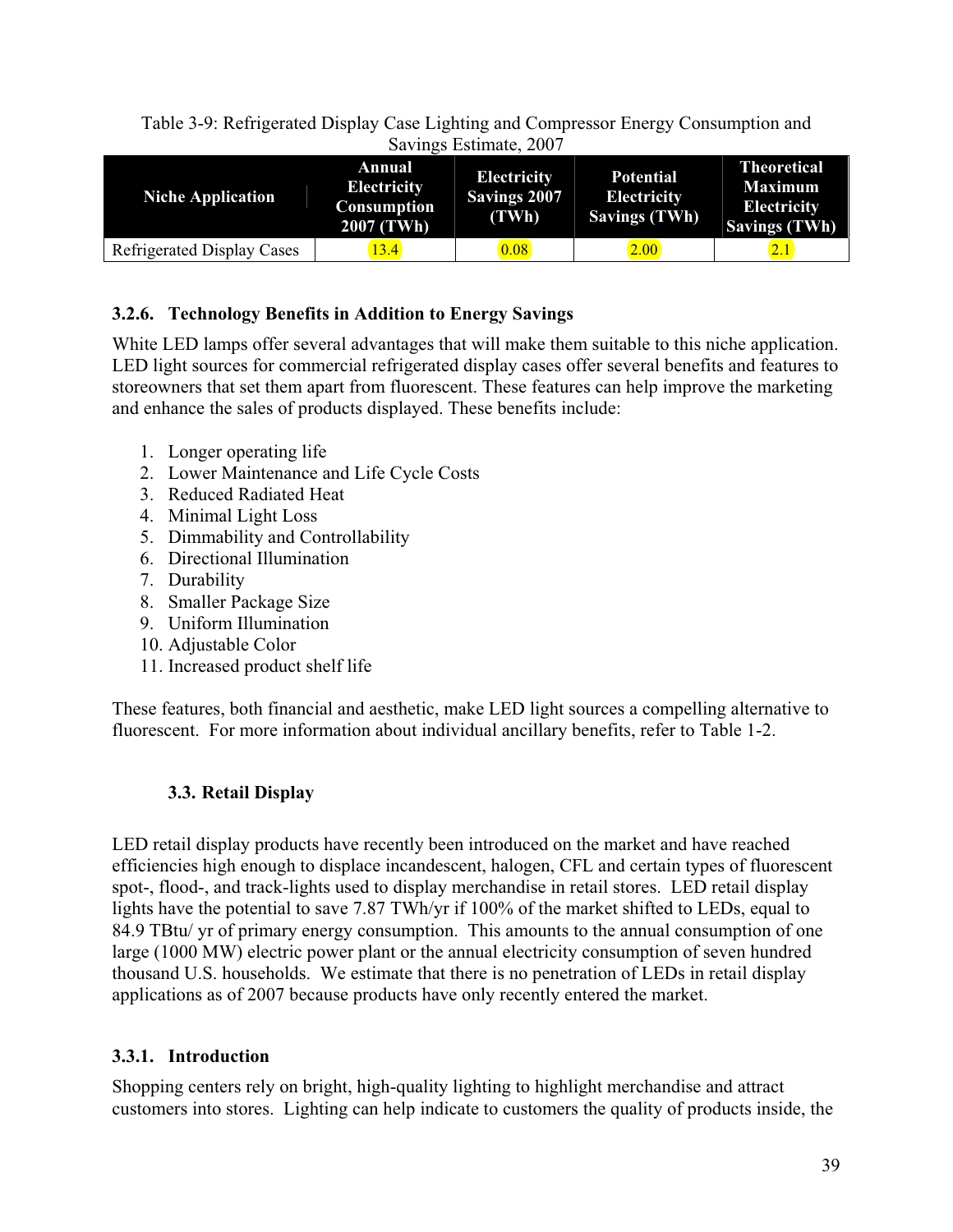## **5. Conclusion**

In the last few years, LEDs have emerged as a competitive lighting technology, capturing market share in several niche applications from incandescent, halogen, neon, high intensity discharge, and certain types of fluorescent light sources. Most cost-effective in colored-light applications, LEDs have proven to be an economically viable replacement in applications such as exit signs, where they are the least cost option, and traffic signal heads, where the initial LED light source can be more than 20 times as expensive as the incandescent light source it replaces while the lifetime costs are lower (ENERGY STAR, 2006). Furthermore, substitutions like these are taking place, without subsidies or coupon schemes, because LEDs make financial sense and offer customers a better quality, more reliable lighting service.

Niche applications evaluated in this report cut across colored-light, indoor and outdoor whitelight installations. In the colored-light sector, LED technology is being used in traffic signal heads, decorative holiday lights, exit signs, and electric signage. In all of these applications, LEDs are replacing incandescent, fluorescent or neon lamps, which typically produce colored light using a color-filter lens or encasement. LEDs have the advantage of only producing light in the desired emission color, enabling them to do so using less energy. To date, approximately 2.82 TWh of electricity are saved every year because of the LED traffic signals that have replaced incandescent technology. LED exit signs save even more electricity, 4.56 TWh per year, since they have become the technology of choice in this application. Substantial energy savings have also been realized through LED holiday lights and electric signage, saving 0.33 TWh and 0.95 TWh per year, respectively. If these four colored-light applications switched entirely to LEDs, a potential of 15.2 TWh per year of electricity could be saved, equivalent to the annual output of approximately two large coal power plants or the annual electricity consumption of approximately one million typical U.S. households.

In the indoor white-light installations, LED products are available for recessed downlights, refrigerated display cases, retail display lighting, task lighting, office undershelf, and kitchen undercabinet lighting fixtures. In all of these applications, LED products have only recently become available in the marketplace and we assume that there is no significant market penetration of LEDs as of 2007. In all of these applications, luminaire designers are taking advantage of the directional light output of LEDs to design highly efficient fixtures that have the potential to save substantial amounts of electricity. Indoor white-light applications have the greatest potential of all the applications studied in this report to save substantial amounts of energy. If the six indoor white-light applications switched entirely to LEDs, a potential of 108 TWh per year of electricity could be saved, equivalent to the annual output of approximately seventeen large (1000 MW) electric power plants or the annual electricity consumption of nine million typical U.S. households.

Finally, in the outdoor white-light applications, street and area lights represent the most significant niche market opportunity for LEDs. Designers can take advantage of the enhanced visibility of LEDs at night, due to their high blue content relative to high or low pressure sodium lamps. LEDs in outdoor white-light applications are the focus of major marketing programs such as *LED Cities*, DOE's *Gateway* demonstration program, as well as the DOE ENERGY STAR® program for solid state lighting. A few pioneering cities have installed LED street and area lights and are reporting significant energy and cost savings, as well as better nighttime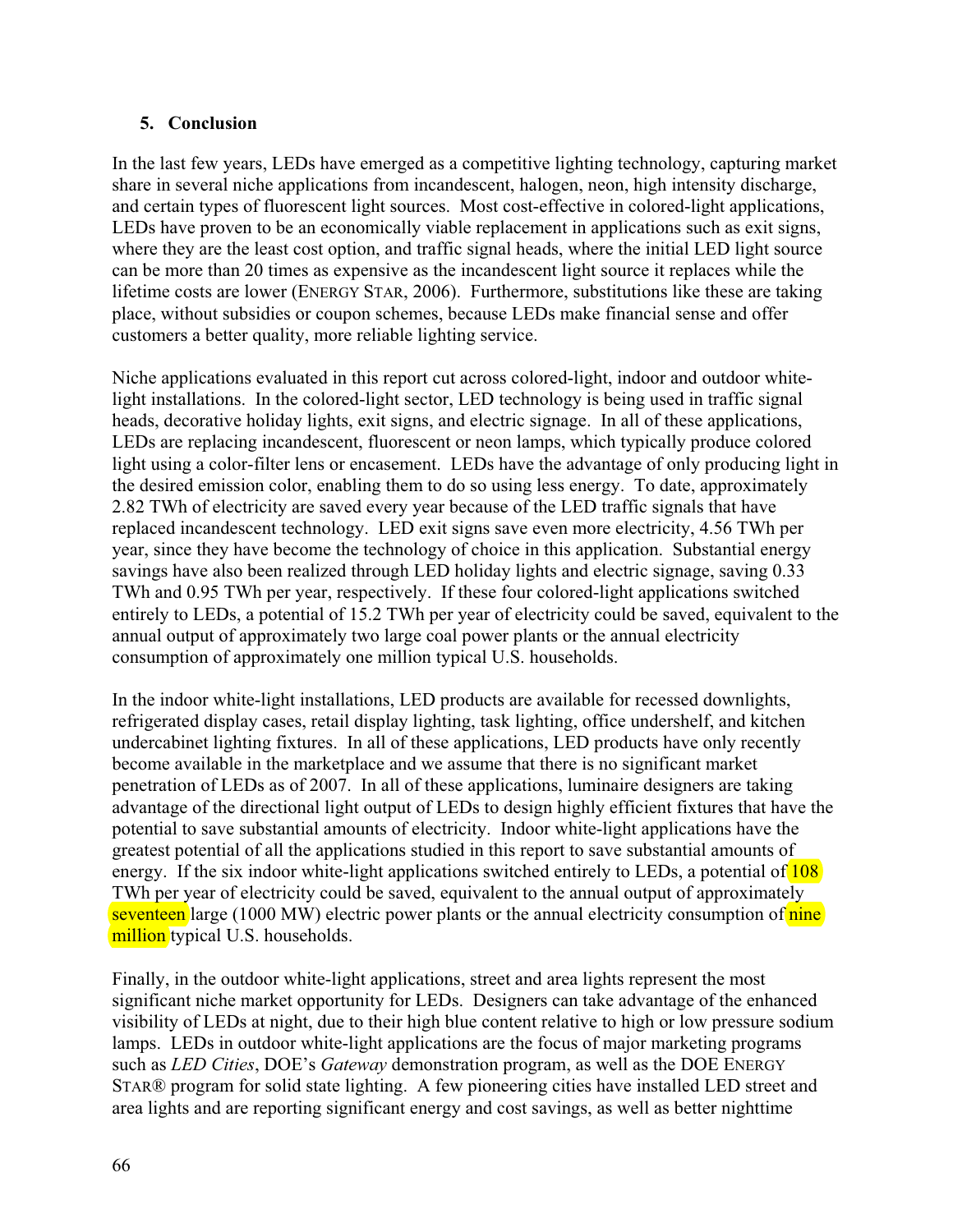Figure 5-2 apportions the electricity savings if 100% of these twelve niche markets convert to LED technology. This total represents the combined 2007 energy savings and future potential energy savings if the remainder of each market converts to LED luminaires with efficacies between 22.5 and 60.9 lm/W. This savings estimate may be understated, because it fixes LED technology at today's performance levels. Over the coming years, researchers and manufacturers will continue to develop and commercialize more energy efficient, higher quality LED devices. This trend means that as more market share is captured in the future, the LED technology adopted will have better performance characteristics, and contribute to even more significant energy savings. This situation is particularly true for white-light LED devices, which today are significantly more efficacious than an incandescent, but are outperformed by the best T8 fluorescent and high-intensity discharge lamps. White-light LED technology is presently the focus of many research initiatives around the United States and the world, and continued advancements in efficacy, lumen output, operating life, and other critical performance metrics are anticipated.



Figure 5-2: Maximum Site Electricity Savings With 100% LED Market Penetration

Table 5-1 summarizes the current energy savings of the analysis in detail, both electricity consumption and primary energy consumption. Some sectors have estimates of zero percent LED penetration, thus contribute no savings to the total of 8.7 TWh. Energy savings estimates were not prepared for seven applications analyzed: recessed downlights, retail display, task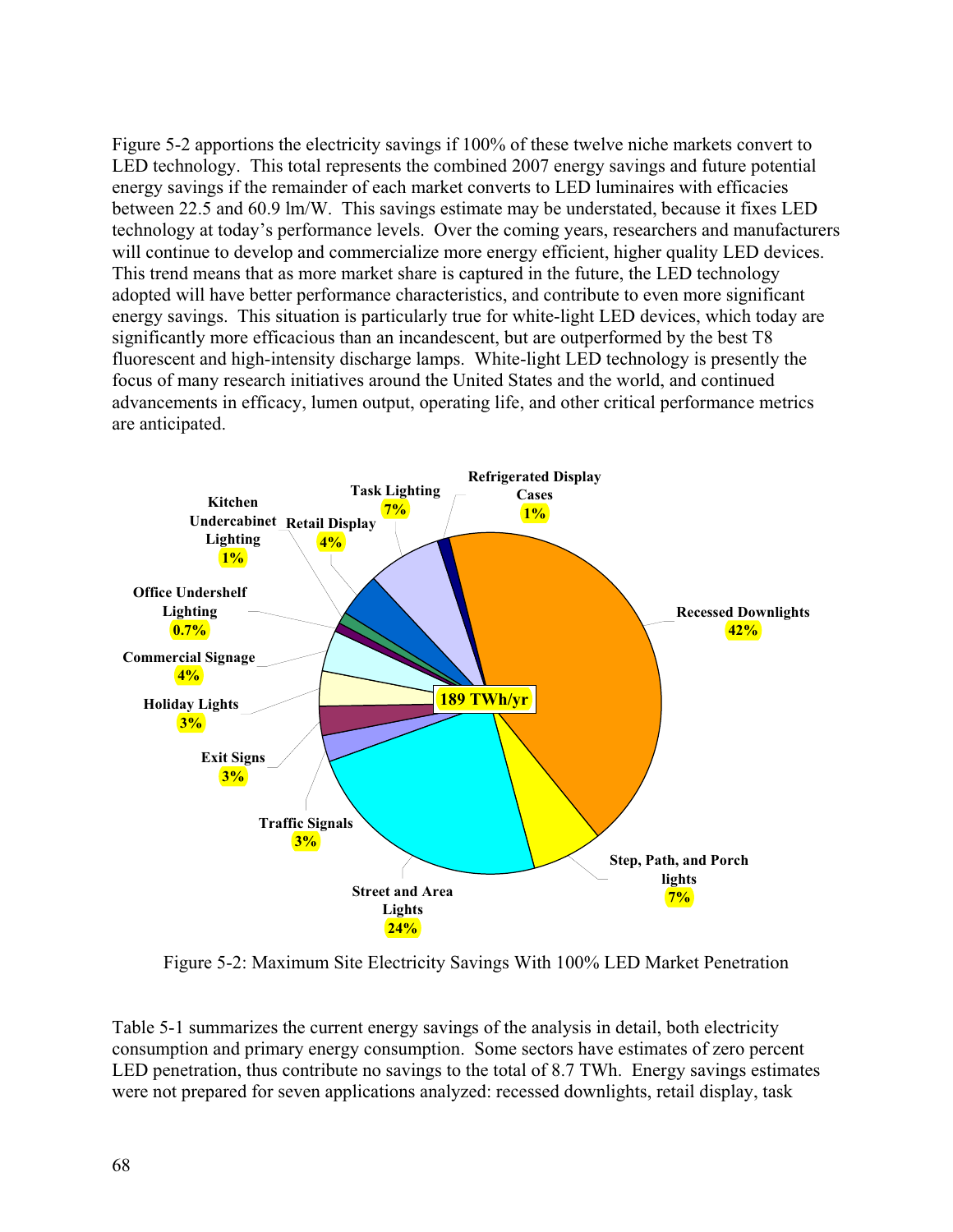lighting, office undershelf, kitchen undercabinet, street and area lights, and step path and porch lights. This was because significant adoption of LEDs has yet to occur.

| پ<br><b>Application</b>                 | <b>Annual Electricity</b><br>Consumption<br>(TWh) | <b>LED Market</b><br><b>Penetration</b> | <b>Electricity</b><br>Savings 2007<br>(TWh) | <b>Primary Energy</b><br><b>Savings 2007</b><br>(TBtu) |  |  |
|-----------------------------------------|---------------------------------------------------|-----------------------------------------|---------------------------------------------|--------------------------------------------------------|--|--|
| <b>Colored Light Applications</b>       |                                                   |                                         |                                             |                                                        |  |  |
| Traffic Signals                         | 2.38                                              | 52%                                     | 2.82                                        | 30.4                                                   |  |  |
| Decorative Holiday Lights               | 6.63                                              | $5.2\%$                                 | 0.33                                        | 3.53                                                   |  |  |
| Exit Signs                              | 2.50                                              | 88%                                     | 4.56                                        | 49.2                                                   |  |  |
| Electric Signage                        | 11.6                                              | $6.1\%$                                 | 0.95                                        | 10.3                                                   |  |  |
| <b>Indoor White-Light Applications</b>  |                                                   |                                         |                                             |                                                        |  |  |
| <b>Recessed Downlights</b>              | 103.1                                             | $0.0\%$                                 | 0.0                                         | 0.0                                                    |  |  |
| <b>Refrigerated Display Cases</b>       | 13.4                                              | 3.6%                                    | 0.08                                        | 0.81                                                   |  |  |
| Retail Display                          | 32.0                                              | $0.0\%$                                 | 0.0                                         | 0.0                                                    |  |  |
| <b>Task Lighting</b>                    | 18.8                                              | $0.0\%$                                 | 0.0                                         | 0.0                                                    |  |  |
| Kitchen Under-Cabinet Lighting          | 2.84                                              | $0.0\%$                                 | 0.0                                         | 0.0                                                    |  |  |
| Office Undershelf Lighting              | 3.43                                              | $0.0\%$                                 | 0.0                                         | 0.0                                                    |  |  |
| <b>Outdoor White-Light Applications</b> |                                                   |                                         |                                             |                                                        |  |  |
| Street and Area Lights                  | 178.3                                             | $0.0\%$                                 | 0.0                                         | 0.0                                                    |  |  |
| Step, Path, and Porch lights            | 22.0                                              | $0.0\%$                                 | 0.0                                         | 0.0                                                    |  |  |
| <b>Total</b>                            | <b>397 TWh</b>                                    | --                                      | <b>8.7 TWh</b>                              | 94 TBtu                                                |  |  |

Table 5-1. Energy Consumption and Savings in 2007 of Applications Evaluated

In 2007, electricity savings attributable to LEDs are dominated by exit signs, where LEDs have an estimated 88% market penetration. This niche market represents 52% of the total energy savings attributable to LEDs in 2007. The second most significant energy saving niche market in 2007 was traffic signal heads. In this application, approximately 52% of the signals are estimated to be LED, representing approximately 32% of the total energy savings from LEDs in 2007. From negligible penetration in 2002, LEDs have reached 6.1% of the electric signage market and 5.2% of the decorative holiday lights market, contributing to 11% and 4% of the total energy savings from LEDs in 2007, respectively. **LEDs have also gained marketshare in the** refrigerated display case market, achieving almost 4% penetration in 2007. Other applications, such as recessed downlights, retail display, task lighting, street and area lighting, and step, path and porch lighting are estimated to have zero market penetration of LEDs. Commercial LED products for these applications are available; however market adoption has yet to occur.

Table 5-2 presents the future energy savings potential from converting the remainder of each market entirely to LEDs. It also presents the cumulative (total) energy savings that would result from the energy savings in 2007 and the additional energy savings from the conversion of each market to 100% LED.